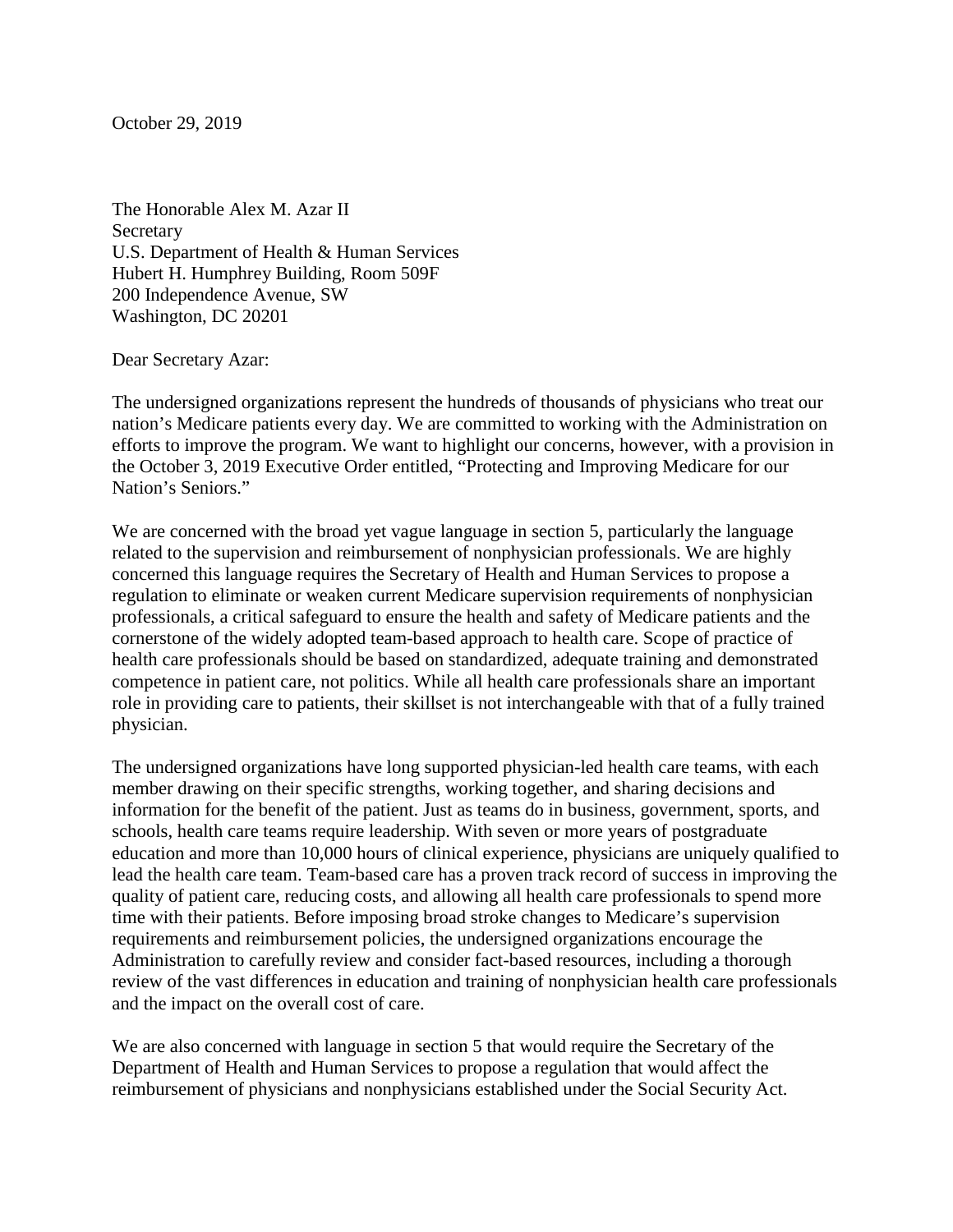Honorable Alex M. Azar II October 29, 2019 Page 2

We consider such a proposal to require a change to the underlying statute and urge the Administration to refrain from pursuing this proposal.

Sincerely,

American Medical Association AMDA - The Society for Post-Acute and Long-Term Care Medicine American Academy of Allergy, Asthma & Immunology American Academy of Dermatology Association American Academy of Family Physicians American Academy of Neurology American Academy of Ophthalmology American Academy of Otolaryngic Allergy American Academy of Otolaryngology - Head and Neck Surgery American Academy of Physical Medicine & Rehabilitation American Association of Child and Adolescent Psychiatry American Association of Clinical Endocrinologists American Association of Clinical Urologists American Association of Hip and Knee Surgeons American Association of Neurological Surgeons American College of Allergy, Asthma and Immunology American College of Emergency Physicians American College of Osteopathic Internists American College of Osteopathic Surgeons American College of Physicians American College of Radiation Oncology American College of Radiology American College of Surgeons American Contact Dermatitis Society American Gastroenterological Association American Orthopaedic Foot & Ankle Society American Osteopathic Association American Psychiatric Association American Society for Aesthetic Plastic Surgery American Society for Clinical Pathology American Society for Dermatologic Surgery Association American Society for Gastrointestinal Endoscopy American Society for Radiation Oncology American Society of Anesthesiologists American Society of Cataract & Refractive Surgery American Society of Dermatopathology American Society of General Surgeons American Society of Neuroradiology American Society of Plastic Surgeons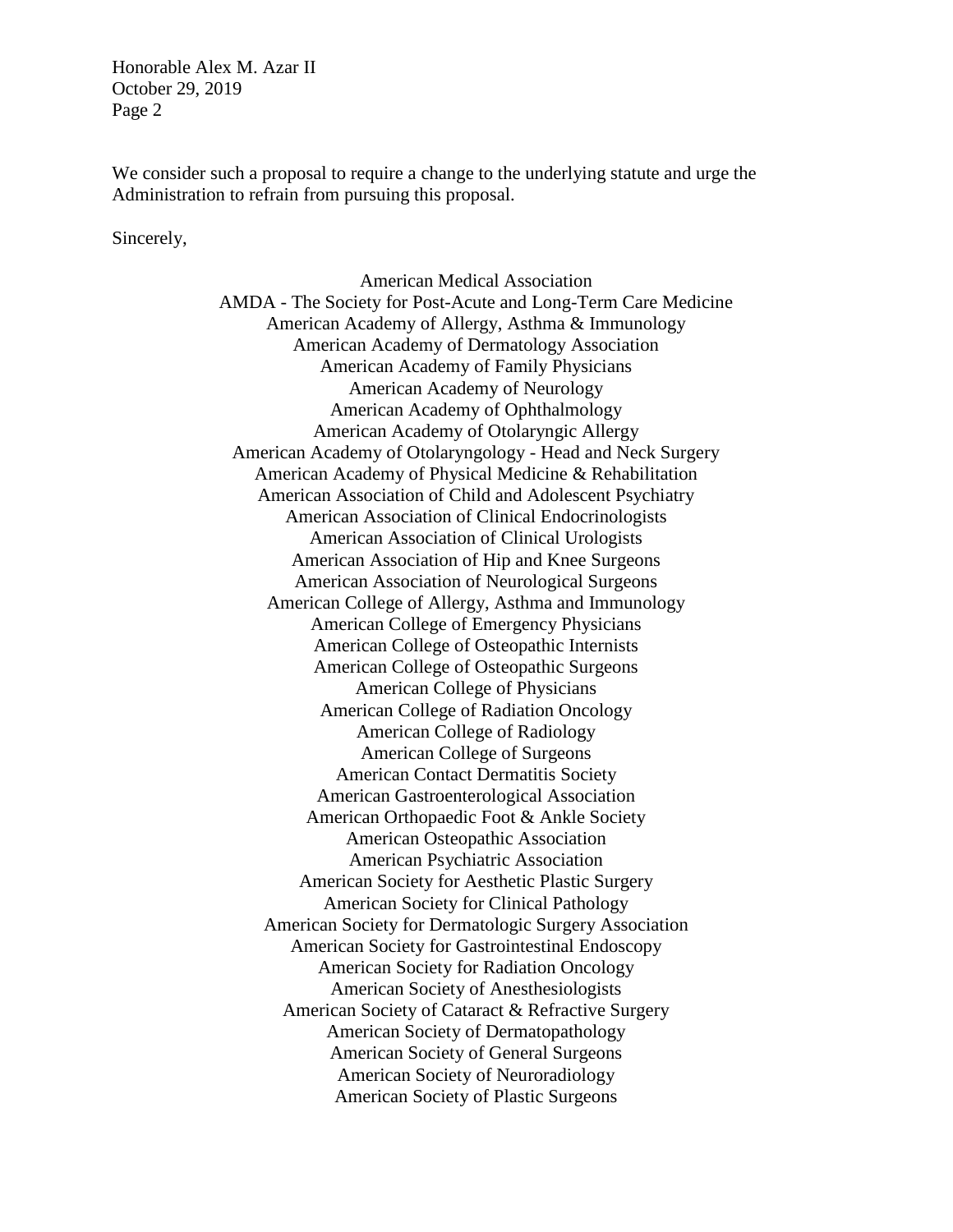Honorable Alex M. Azar II October 29, 2019 Page 3

> American Society of Retina Specialists American Urological Association American Academy of Ophthalmology Association of Academic Physiatrists Association of University Radiologists College of American Pathologists Congress of Neurological Surgeons International Society for the Advancement of Spine Surgery Renal Physicians Association Society for Cardiovascular Angiography and Interventions Society of American Gastrointestinal and Endoscopic Surgeons Society of Interventional Radiology Spine Intervention Society

> > Medical Association of the State of Alabama Alaska State Medical Association Arizona Medical Association Arkansas Medical Society California Medical Association Colorado Medical Society Connecticut State Medical Society Medical Society of Delaware Medical Society of the District of Columbia Florida Medical Association Inc Medical Association of Georgia Hawaii Medical Association Idaho Medical Association Illinois State Medical Society Indiana State Medical Association Iowa Medical Society Kansas Medical Society Kentucky Medical Association Louisiana State Medical Society Maine Medical Association MedChi, The Maryland State Medical Society Massachusetts Medical Society Michigan State Medical Society Minnesota Medical Association Mississippi State Medical Association Missouri State Medical Association Montana Medical Association Nebraska Medical Association Nevada State Medical Association New Hampshire Medical Society